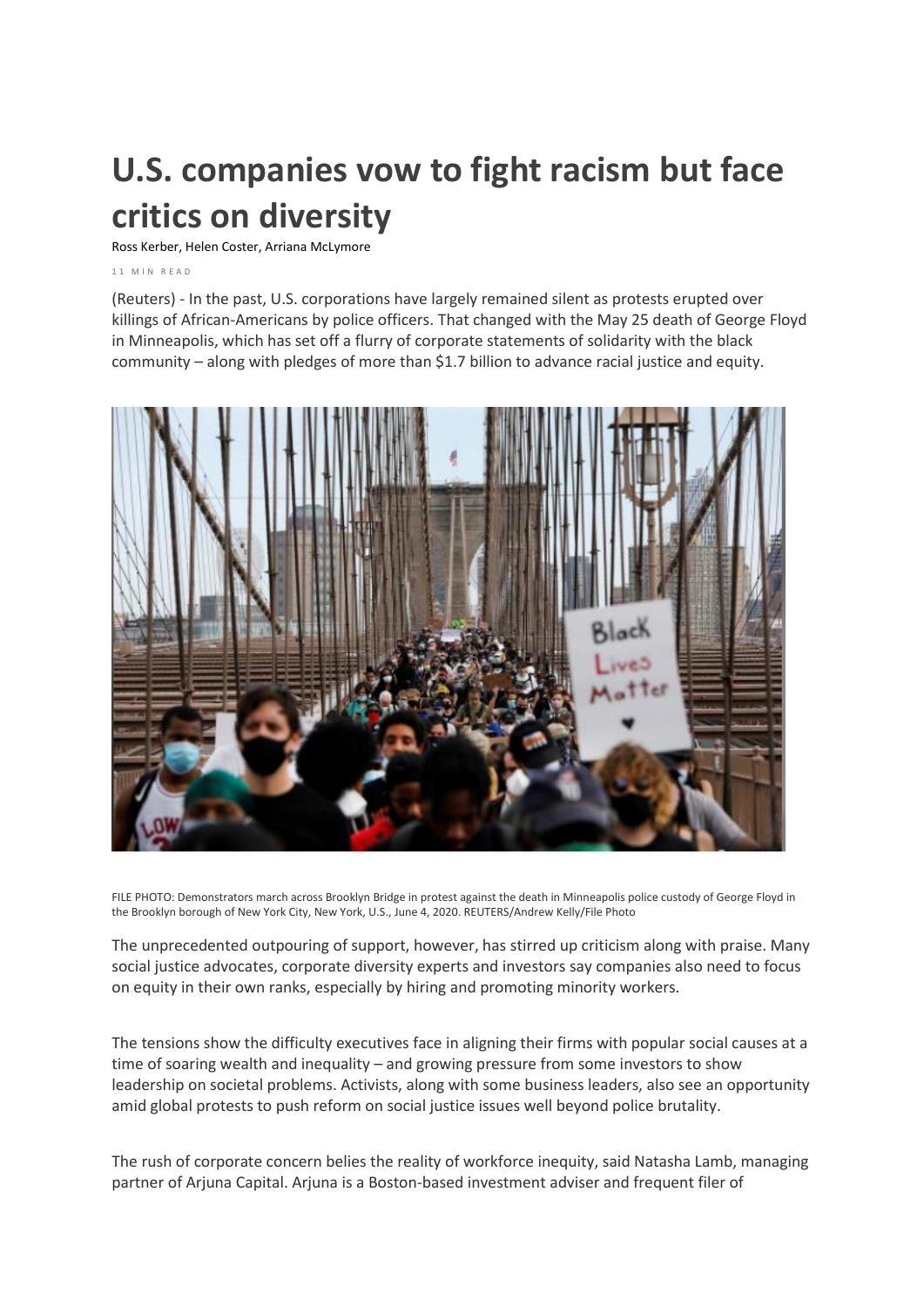shareholder resolutions pressing companies - with mixed success - to disclose more data on pay equity.

"If you take an honest look at corporate America, outside their glossy diversity reports, structural bias for women and people of color remains as entrenched as ever," she said.

Floyd's death has sparked a movement with wide-ranging goals, said Fiona Ma, California state treasurer and a director for systems managing about \$650 billion in state retirement assets. "It's not just law enforcement" at issue, she said, calling the protests "a greater statement of today's values and holding people and companies accountable."

Leaders of major companies including Comcast Corp [\(CMCSA.O\)](https://www.reuters.com/companies/CMCSA.O), Nike Inc [\(NKE.N\)](https://www.reuters.com/companies/NKE.N) and Warner Music Group Corp WMG.O have announced major gifts to advance racial justice amid the protests over Floyd's death. Bank of America pledged \$1 billion over four years to address economic and racial inequality. At least a dozen other big companies announced gifts between \$1 million and \$100 million for similar efforts. FACTBOX:

"Our Black community is hurting, and many of us are searching for ways to stand up for what we believe," said Sundar Pichai, CEO of Google parent Alphabet Inc ([GOOGL.O\)](https://www.reuters.com/companies/GOOGL.O).

Companies' willingness to take strong stands could signal a substantive shift in the attitudes of corporate leaders, said Jim Paulsen, chief investment strategist for Leuthold Group, a research and asset management firm. "Some is probably lip service, but I think it goes beyond that, and there's a realization that something needs to change," Paulsen said.

## **DIFFERENT THIS TIME**

Companies were mostly silent during protests in 2014 following the death of Michael Brown, who was shot by a Ferguson, Missouri policeman, and Eric Garner, who died after being put in a chokehold by a New York City officer.

Today the demonstrations are bigger and more racially diverse. Companies also face increasing pressure from investors, consumers and workers to lead on issues from climate change to gun control to immigration policy and racial inequity.

"It's good for their own employees to hear this, because especially their younger employees are part of a generational group that cares more about these issues," said Francis Byrd, a corporate governance consultant in New York.

The growing corporate involvement may also reflect a shift in public attitudes on race, said R. Paul Herman, chief executive of sustainable ratings agency HIP Investor. In the past, he said, companies avoided weighing in on racial controversies for fear of alienating customers. A Monmouth University poll released on June 2 showed the proportion of Americans who consider racial discrimination to be a big problem has increased from about half in 2015 to about 3 in 4 now.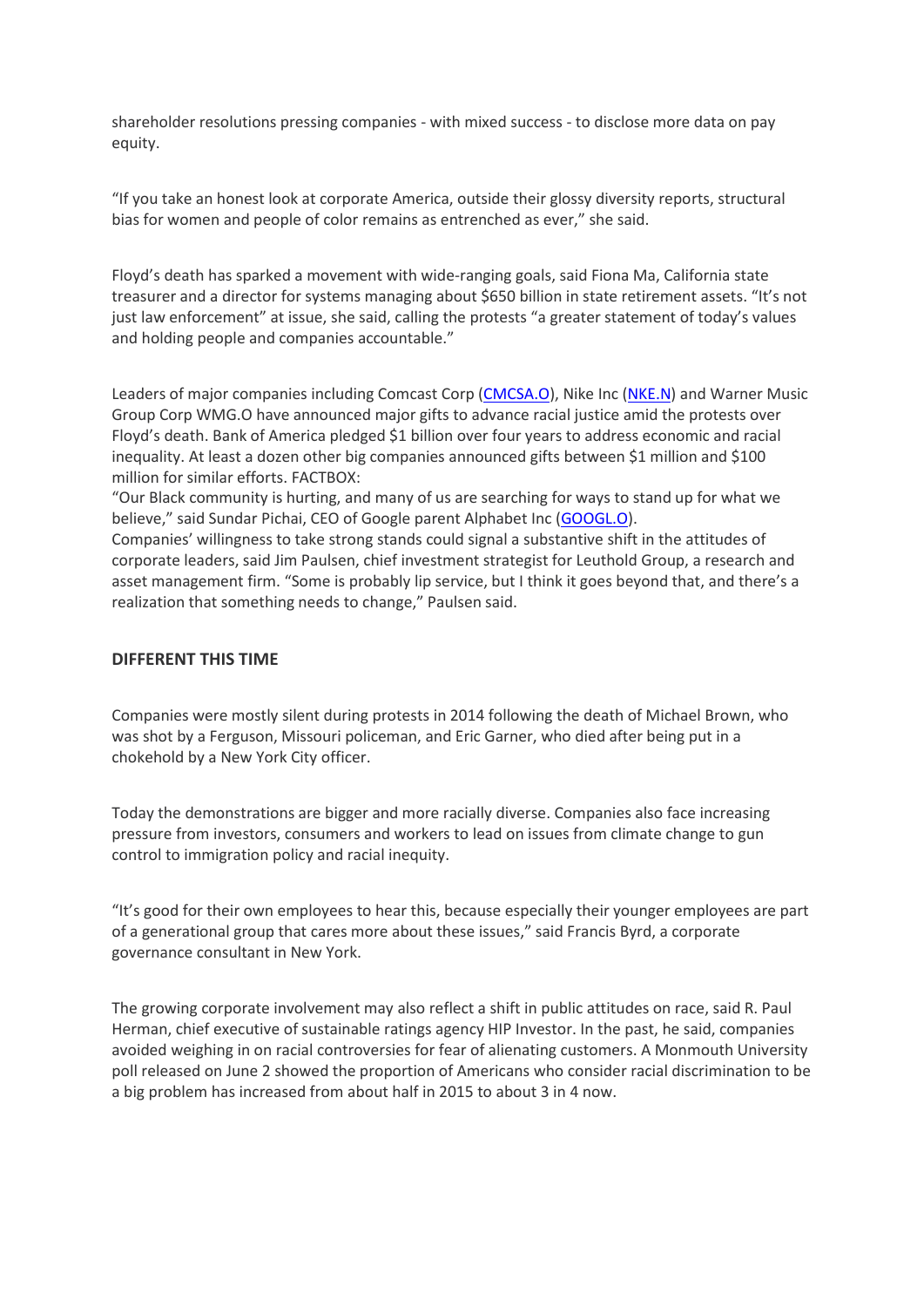On June 1, Facebook Inc FB.N Chief Executive Officer Mark Zuckerberg wrote on his personal Facebook page: "To help in this fight, I know Facebook needs to do more to support equality and safety."

Facebook committed \$10 million to groups working on racial justice, and Zuckerberg's private philanthropy has donated far more to the cause.

But the firm still faces pressure on workplace diversity. At its May 27 annual meeting, investors cast about 28% of votes, excluding shares held by insiders, in favor of a resolution sponsored by Arjuna that called for a breakdown of its median pay gaps by gender and race.

Facebook opposed the measure, saying it already discloses data showing that women and men are equally paid for similar work. A spokesman did not comment on whether it might add more pay disclosures but said the company is committed to workplace equity.

African-Americans make up less than 4% of Facebook's workforce and about 3% of its senior leadership, compared to 13% of the U.S. populace, according to company disclosures. Other major technology firms, including Google, Twitter Inc [\(TWTR.N\)](https://www.reuters.com/companies/TWTR.N), Intel Corp [\(INTC.O\)](https://www.reuters.com/companies/INTC.O) and Microsoft Corp [\(MSFT.O\)](https://www.reuters.com/companies/MSFT.O), have disclosed similarly low proportions of African-American workers and senior managers, relative to the population.

Twitter, Intel and Microsoft representatives said the firms have set ambitious goals to increase the proportion of underrepresented minorities in their ranks.

Google spokeswoman Jennifer Rodstrom said the company would need to "work to expand the talent pool externally, and improve our culture internally, if we want to create equitable outcomes and inclusion for everyone."

Monica Hawkins, a Washington, D.C.-based management consultant, said many executives struggle to raise diversity in senior management because they know too few minorities. Leaders need to expand their social and business circles, she said, because referrals are a key source of important hires.

"They need to open their network," she said. "That's the work. You can't cut a check for that."

Proportions of African-American workers are much higher at firms with large numbers of relatively low-paid workers, such as retailers Walmart Inc [\(WMT.N\)](https://www.reuters.com/companies/WMT.N) and Amazon.com Inc [\(AMZN.O\)](https://www.reuters.com/companies/AMZN.O), according to company disclosures. But the higher percentages don't extend to the senior management ranks of either retailer and remain well below the level of the U.S. population, the disclosures show. A Walmart spokeswoman cited recent comments from its CEO Doug McMillon that its recruiting and development of African-American employees and other people of color will be "even more of a priority" going forward. Amazon says in a workforce report that it strives "for better representation across our various businesses."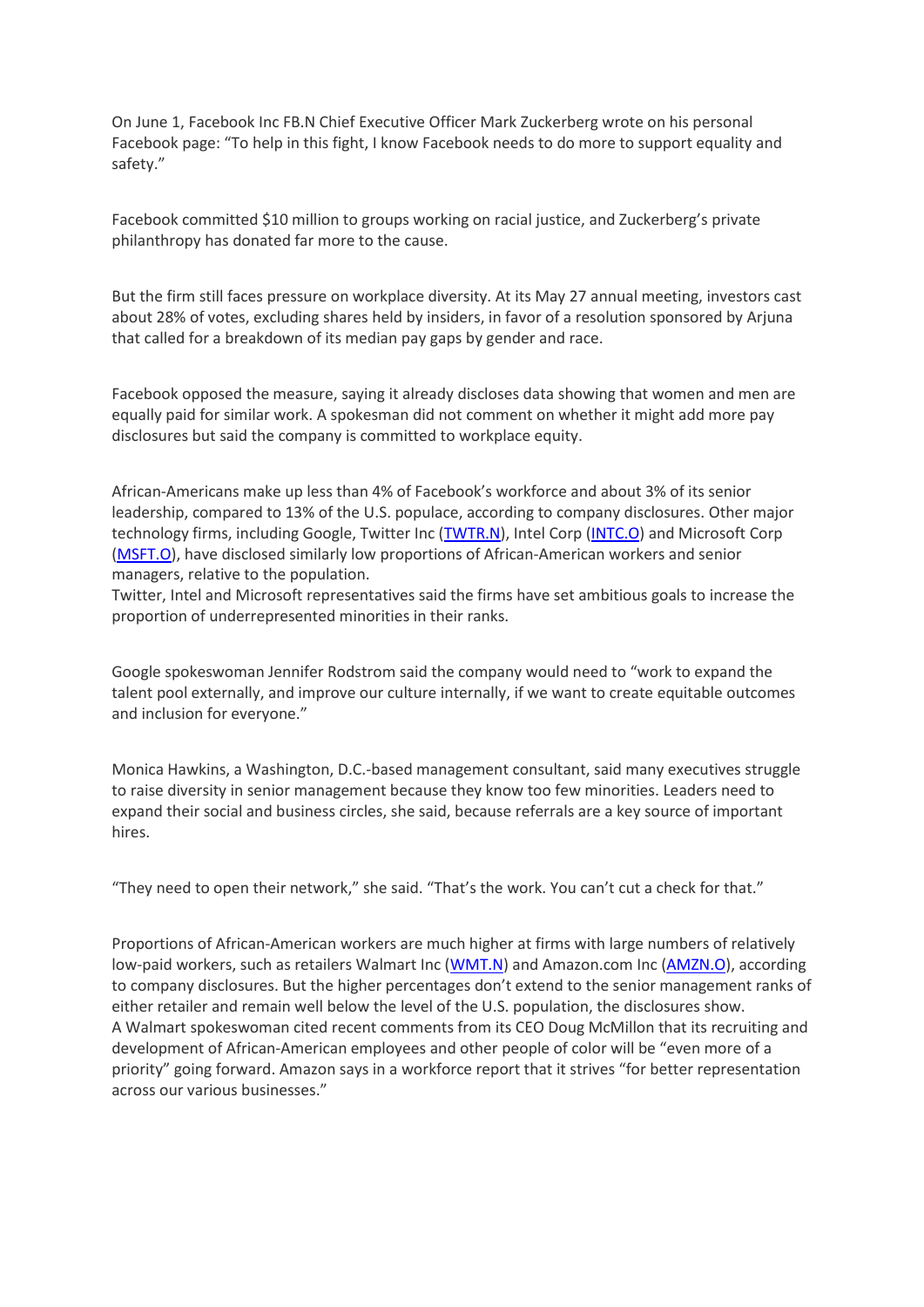When Amazon expressed its concern in a May 31 tweet over what it described as the "brutal" treatment of black Americans, it faced immediate blowback over facial-recognition technologies it sells to police agencies.

The American Civil Liberties Union (ACLU) responded to Amazon's tweet by asking if it would stop selling technology it says "supercharges police abuse." In a 2018 study of Amazon's Rekognition technology, the ACLU found people of color were falsely matched at a high rate. Matt Cagle, an attorney for the ACLU of Northern California, called Amazon's support for racial justice "utterly hypocritical."

Amazon pledged \$10 million for social justice causes, some of which will go to the ACLU Foundation. The ACLU welcomed the donation, said Ben Wizner, director of its Speech, Privacy, and Technology Project.

"Since it is an unrestricted gift, the irony is that some of this money will undoubtedly be used to hold Amazon accountable for its role in perpetuating police abuses," he said.

Amazon has defended Rekognition and said all users must follow laws limiting its use. But late Wednesday, hours after this Reuters report was published, Amazon announced it would put a oneyear moratorium on police use of Rekognition.

"We've advocated that governments should put in place stronger regulations to govern the ethical use of facial recognition technology," the company said on its website. "We hope this one-year moratorium might give Congress enough time to implement appropriate rules."

## FEW AFRICAN-AMERICANS IN MANAGEMENT

Reuters reviewed available data on workplace diversity from 27 large corporations that made statements about race in the wake of Floyd's death. The data is spotty, however, because companies are not legally required to release it and their disclosures can be selective.

The percentage of black board members often mirrors or surpasses that of the broader U.S. population, the company disclosures showed. But the percentage of black employees in senior management is typically much lower. More than half of the 27 companies disclosed percentages of African-Americans in their top ranks that were less than half the percentage in the broader population, and many companies disclosed no racial breakdown for managers at all.

At the Walt Disney Co [\(DIS.N](https://www.reuters.com/companies/DIS.N)), none of the 15 senior executives listed on the company's website are black; Disney's recently-named treasurer is Hispanic. A Disney spokesman cited company diversity efforts including two programs announced last year that aim to attract and develop talent from underrepresented backgrounds.

The company on June 3 announced a \$5 million pledge to support nonprofit organizations that advance social justice, including a \$2 million donation to the National Association for the Advancement of Colored People (NAACP).